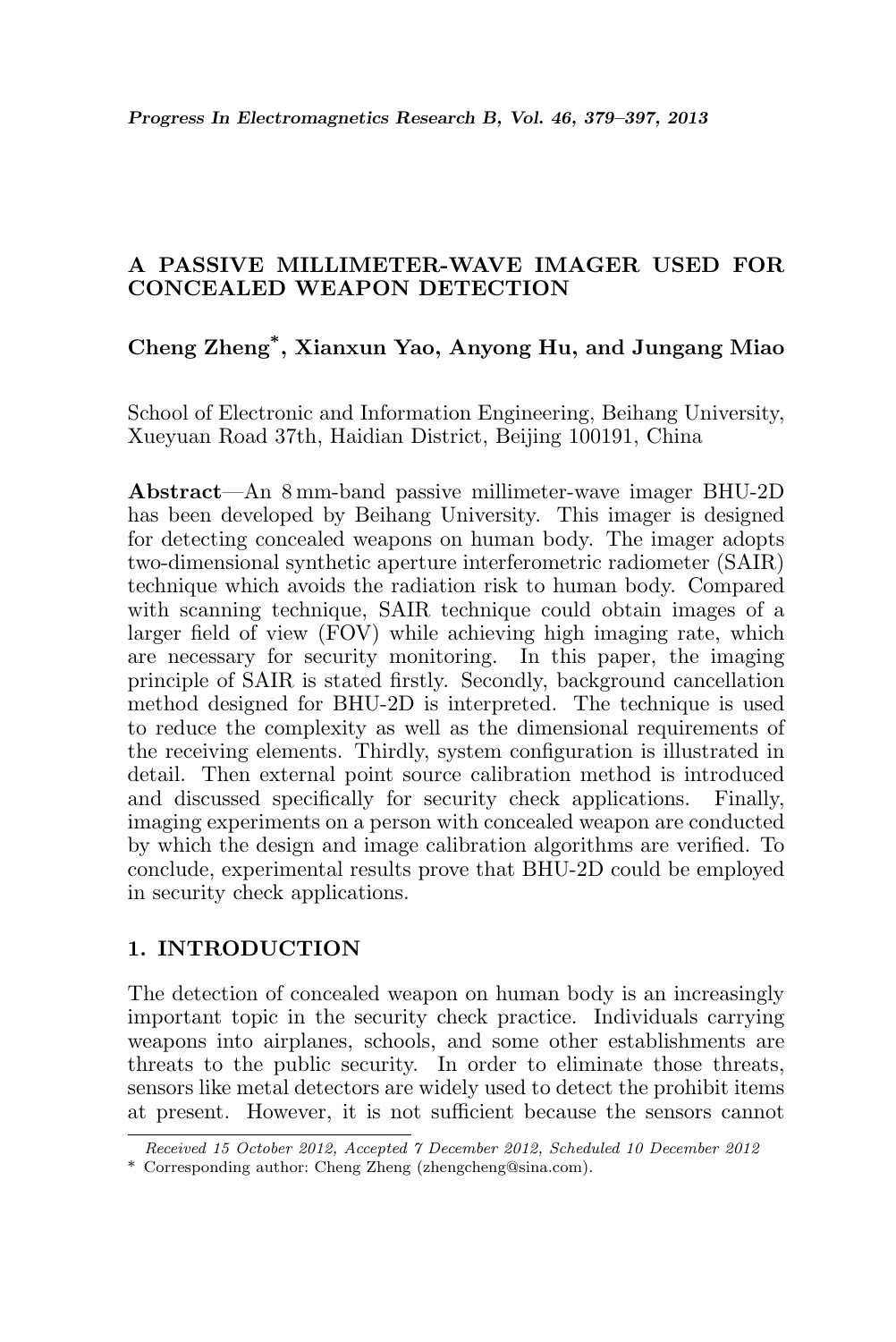detect weapons made up of non-metal materials, such as ceramic, plastic, etc.

Currently, much attention has been attracted on systems employing passive millimeter-wave imaging technique since it could detect non-metal weapons through textile material [1–21]. With adequate aperture size, imagers operating at millimeter-wave frequency can achieve a sufficient resolution to detect the position and geometry of the concealed objects. Unlike X-ray machines or radar instruments, passive imagers do not emit electromagnetic energy. They receive the spontaneous radiation emitted or reflected by the subject of interest. Therefore, passive millimeter-wave imagers are safe for the human body.

A two-dimensional passive millimeter-wave imager BHU-2D used for concealed weapon detection has been developed in Beihang University. Since security applications usually require high imaging rate and large FOV, antenna array technique is preferred for BHU-2D.

The typical passive millimeter-wave imaging systems for portal security screening nowadays are based on focal plane array (FPA) and phased array  $(PA)$  technique  $[1, 2]$ . FPA systems consist of a quasioptical subsystem and a receiver/detector array. The output of one receiver gives one pixel in the image of the FOV. In order to obtain better spatial resolution, the receiver/detector array requires many channels, hundreds to perhaps a thousand. For the purpose of reducing the number of the channels, a mechanical scanning subsystem is usually employed [3–5], which slows down the imaging rate. Besides, the scanning subsystem may require daily maintenance more frequently. Another problem of FPA systems is that they have insufficient depthof-field, which is not suitable for security monitoring [6]. PA systems consist of an antenna/receiver array, a group of phase sorters and a detector [7]. PA systems scan the FOV electronically, therefore they could achieve higher imaging rate. Since the amplifiers of PA systems are moved to the pupil plane, each individual amplifier contributes to the entire image rather than to an individual pixel. Consequently, PA systems could obtain the image of the FOV with a sparse antenna array and achieve much longer mean time between failures (MTBF) [6, 8]. The problem of the PA systems is that they could only obtain the images pixel by pixel. In order to reduce the time to take a whole image, the integration time corresponds to one pixel is short. For the purpose of increasing the signal-to-noise ratio (SNR) with short integration time, more receiving channels are usually used. Furthermore, the abilities to match electrical path lengths and adjust the phase sorters among hundreds of broadband receivers are challenges actually [8].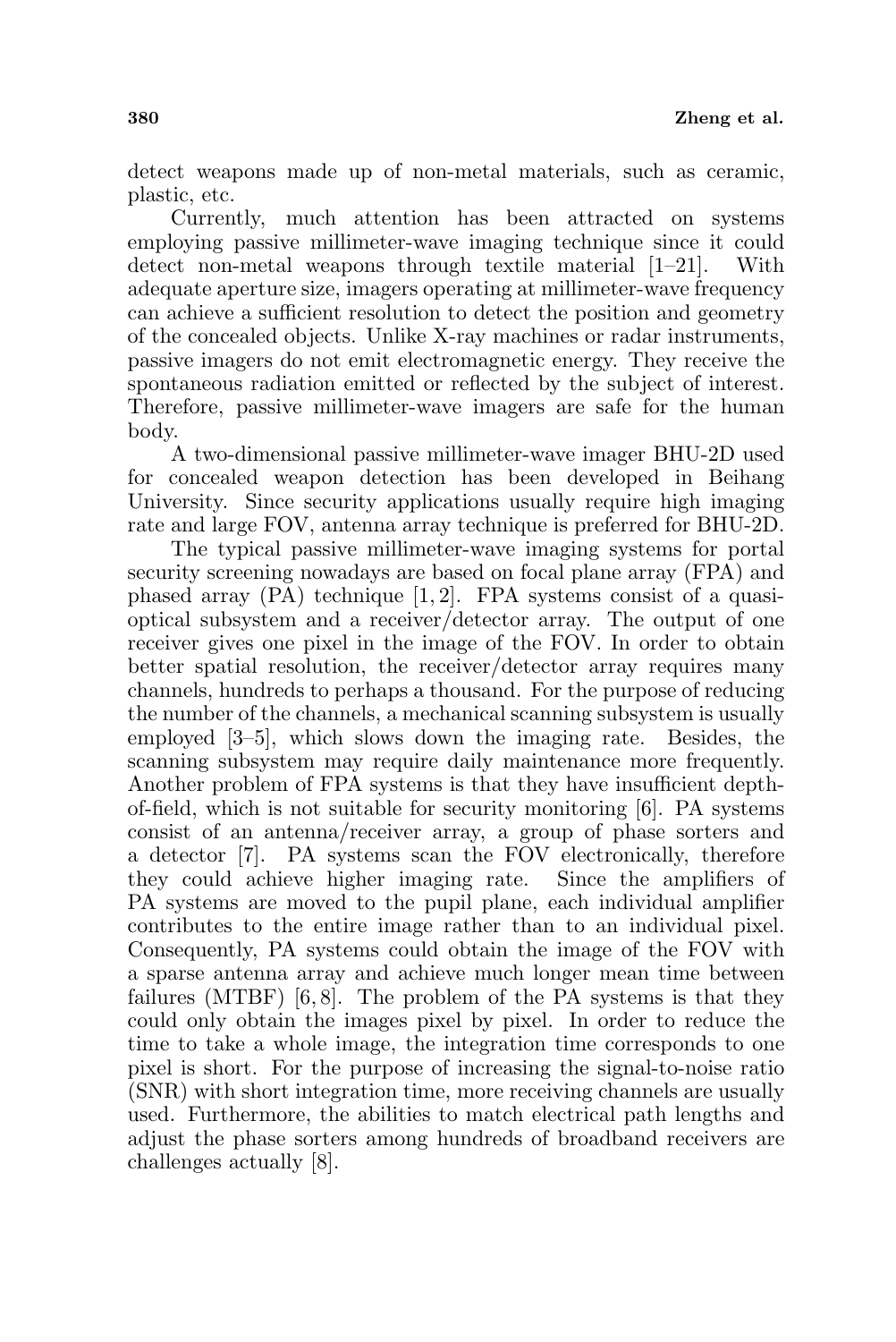#### Progress In Electromagnetics Research B, Vol. 46, 2013 381

SAIR systems consist of an antenna/receiver array and a crosscorrelator array. Compared with FPA systems, the antennas/receivers in the SAIR systems work in the pupil plane, which allows employing a sparse antenna array and achieving longer MTBF. Compared with PA systems, SAIR systems obtain all the pixels of the image in one shot and all the pixels share a longer integration time than PA systems. Consequently, there would be fewer receivers in the SAIR systems than PA systems. Furthermore, the density of the receiver array in SAIR system is lower than PA system, too. Although the signal processing subsystem of SAIR system is more complicated than FPA and PA system, the development of digital circuits at present is capable of meeting the requirements of SAIR systems with reasonable volume, cost and power consumption [9]. In order to achieve high imaging rate with lower cost and lower complexity of the receiving array, SAIR technique is applied to BHU-2D.

BHU-2D consists of an antenna array with 24 receiving elements and a digital signal processing subsystem. The 24 receiving elements are installed on a plane in Y-shaped geometry. The digital signal processing subsystem is used to calculate the visibility function samples and reconstruct the millimeter-wave image in real-time. For the purpose of reducing the complexity of the system, background cancellation and external point source calibration are designed and implemented in BHU-2D. The design, configuration, calibration method and some experiment results of BHU-2D are presented in this paper.

## 2. SYSTEM DESIGN

### 2.1. General Imaging Principle

The principle of SAIR is to measure the spectral components of the brightness temperature distribution in the FOV by correlating signals that are received by the antennas arranged in a plane. The correlation between the signals received by a pair of antennas is

$$
V_{ij}(u, v) = \frac{1}{2} \mathbf{E} \left[ s_i(t) \, s_j^*(t) \right] \tag{1}
$$

where  $V_{ij}(u, v)$  called visibility is the spatial frequency component,  $s_i(t)$  and  $s_i(t)$  are the signals received by the two antennas, and  $(u, v)$  is the vector between the two antennas in wavelength, which is usually called baseline. Based on Van-Cittert-Zernike Theorem [22], the relationship between visibility and brightness temperature in the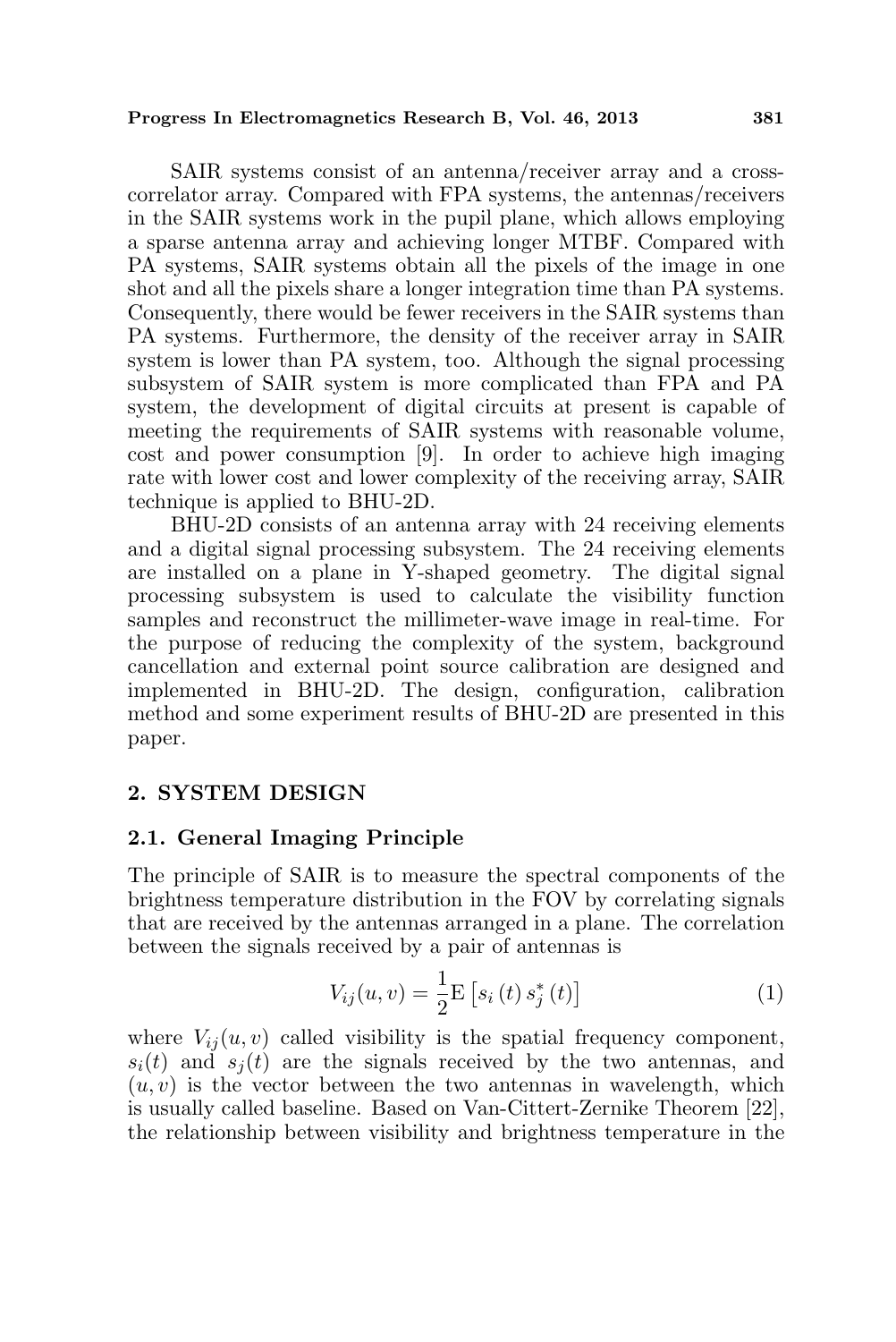#### 382 Zheng et al.

FOV is

$$
V_{ij}(u,v) = \iint_{\xi^2 + \eta^2 \le 1} T_M(\xi, \eta) \, \widetilde{r}_{ij} \, (-\tau) \, e^{-j2\pi(u\xi + v\eta)} d\xi d\eta \tag{2}
$$

where  $T_M(\xi, \eta)$  is modified brightness temperature,  $\tilde{r}_{ij}(-\tau)$  the fringe washing function (FWF), and  $\xi = \sin(\theta) \cos(\phi)$  and  $\eta = \sin(\theta) \sin(\phi)$ are the direction cosines in spherical coordinate system. The modified brightness temperature could be expressed as

$$
T_M(\xi, \eta) = \frac{T_B(\xi, \eta)}{\sqrt{1 - \xi^2 - \eta^2}} F_i(\xi, \eta) F_j^*(\xi, \eta)
$$
 (3)

where  $T_B(\xi, \eta)$  is the brightness temperature,  $F_i(\xi, \eta)$ , and  $F_j(\xi, \eta)$  are the antenna patterns of the two antennas. Finally, the FWF could be calculated by the following equation

$$
r_{ij}(\tau) = \int_0^\infty H_{ni}(f) H_{nj}^*(f) e^{j2\pi f \tau} df \tag{4}
$$

where  $H_{ni}(f)$  and  $H_{nj}(f)$  are the normalized frequency responses of the two receivers, and  $\tau = -(u\xi + v\eta)/f_0$ , where  $f_0$  is the center frequency of the receivers. Equation (2) shows that  $T_B(\xi, \eta)$  could be reconstructed by calculating the inverse Fourier transform (IFT) of the visibilities.

#### 2.2. Background Cancellation Technique

Equation (2) is an integral form of the imaging principle. Practically, each pair of the antennas in the array composes a baseline and the visibility function  $V(u, v)$  corresponding to the baseline can be measured. Consequently, the visibility function is sampled by the antenna array. When the sampling spacing does not meet the Nyquist Theorem, aliasing error will be introduced in the SAIR system. Assume the FOV of an SAIR is a unit circle, as shown in Fig.  $1(a)$ . The overlap situation in hexagonal sampling [23] condition is shown in Fig. 1(b). The anti-aliasing FOV could be expressed as

$$
\theta_{\text{max}} = 2 \arcsin\left(\frac{2}{\sqrt{3}d} - 1\right) \tag{5}
$$

where d is the spacing between visibility function samples. Consequently,  $d < 2\lambda/\sqrt{3}$  is required in hexagonal sampling condition to preserve an anti-aliasing FOV, where  $\lambda$  is the wavelength corresponding to the center frequency of the receiver. However, the angular resolution in this condition could be expressed as [24]

$$
\Delta \xi \approx \frac{\pi \lambda}{4\rho_{\text{max}}} \tag{6}
$$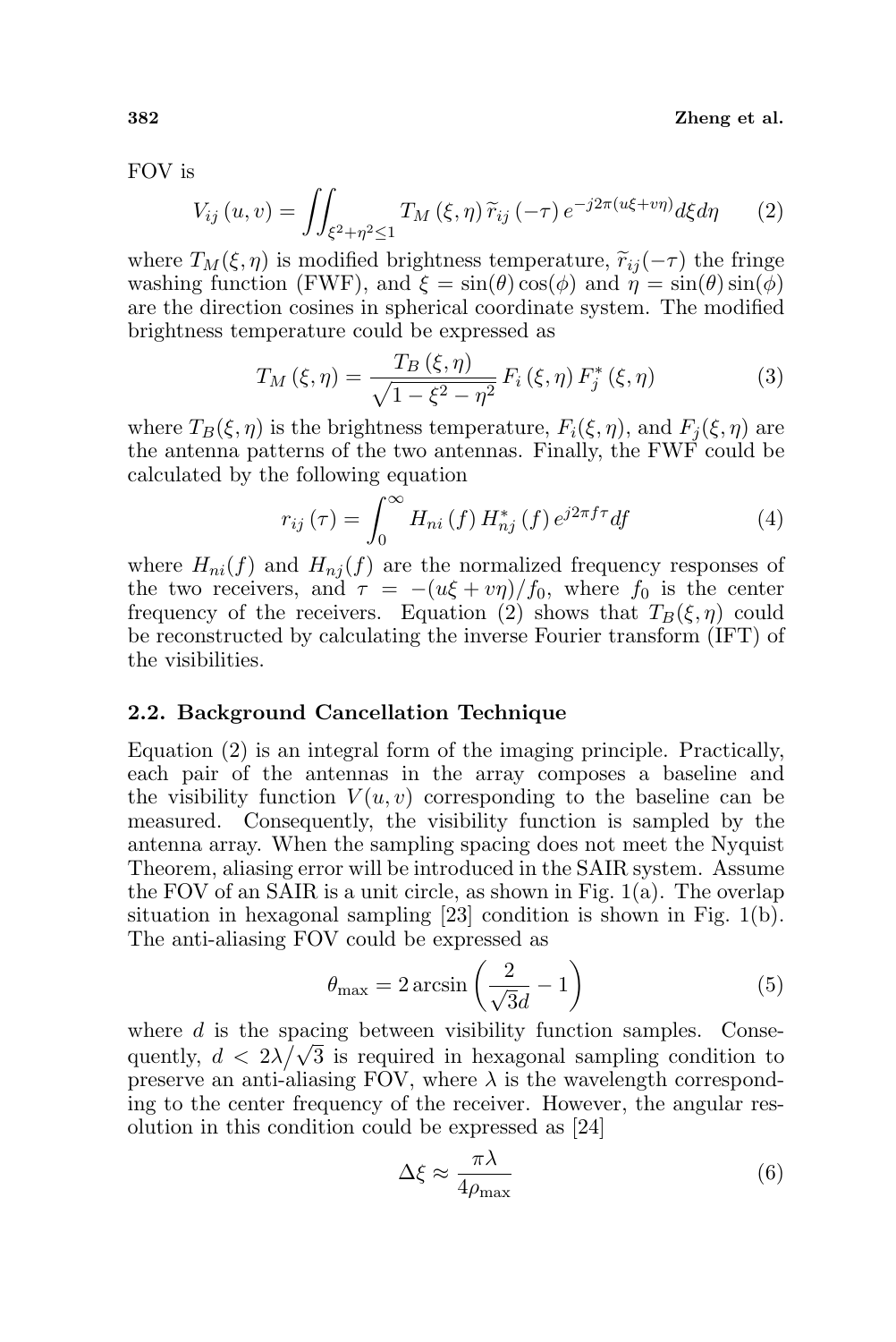where  $\rho_{\text{max}} = N d / \sqrt{3}$  is the largest baseline, and N is the number of the antennas. Equation (6) shows that the angular resolution is determined by the coverage of the visibility function samples, while Equation (5) shows that the anti-aliasing FOV is determined by the grid spacing among the visibility function samples. When large FOV and high resolution is required, the sampling spacing  $d$  is a tradeoff between Equations  $(5)$  and  $(6)$  for a given N. In order to reduce the requirements of sampling spacing, background cancellation technique is designed for BHU-2D.

Background cancellation is a method to reduce the influence of the aliasing error caused by under sampling of the visibility function. As shown in Fig.  $1(a)$ , the unit circle could be divided into imaging region and background region based on the overlapping condition. As could be seen in Figs. 1(b) and (c), the unit circle is overlapped in the recovered image while the imaging region does not overlap with itself. Then, visibility function samples of the FOV could be measured with and without the target respectively and then the visibility function sample could be calculated by

$$
V_{T-B_0}(u, v) = V_{T+B}(u, v) - V_{B_0+B}(u, v)
$$
  
= 
$$
\iint_{(\xi, \eta) \in \text{IR}} \left[ T_M^T(\xi, \eta) - T_M^{B_0}(\xi, \eta) \right] \widetilde{r}_{ij}(-\tau) e^{-j2\pi(u\xi + v\eta)} d\xi d\eta
$$
 (7)

where  $V_{B_0+B}(u, v)$  is the visibility function sample without the target,  $V_{T+B}(u, v)$  the visibility function sample with the target, IR the imaging region, and  $T_M^T(\xi, \eta)$  and  $T_M^{B_0}(\xi, \eta)$  are the brightness temperature with and without the target. Equation (7) shows that  $V_{T-B_0}(u, v)$  does not contain the information of the background region. Since imaging region does not overlap with itself, image reconstruction on  $V_{T-B_0}(u, v)$  is free from aliasing error. Therefore image reconstructed with  $V_{T-B_0}(u, v)$  expresses the brightness distribution



Figure 1. Background cancellation technique.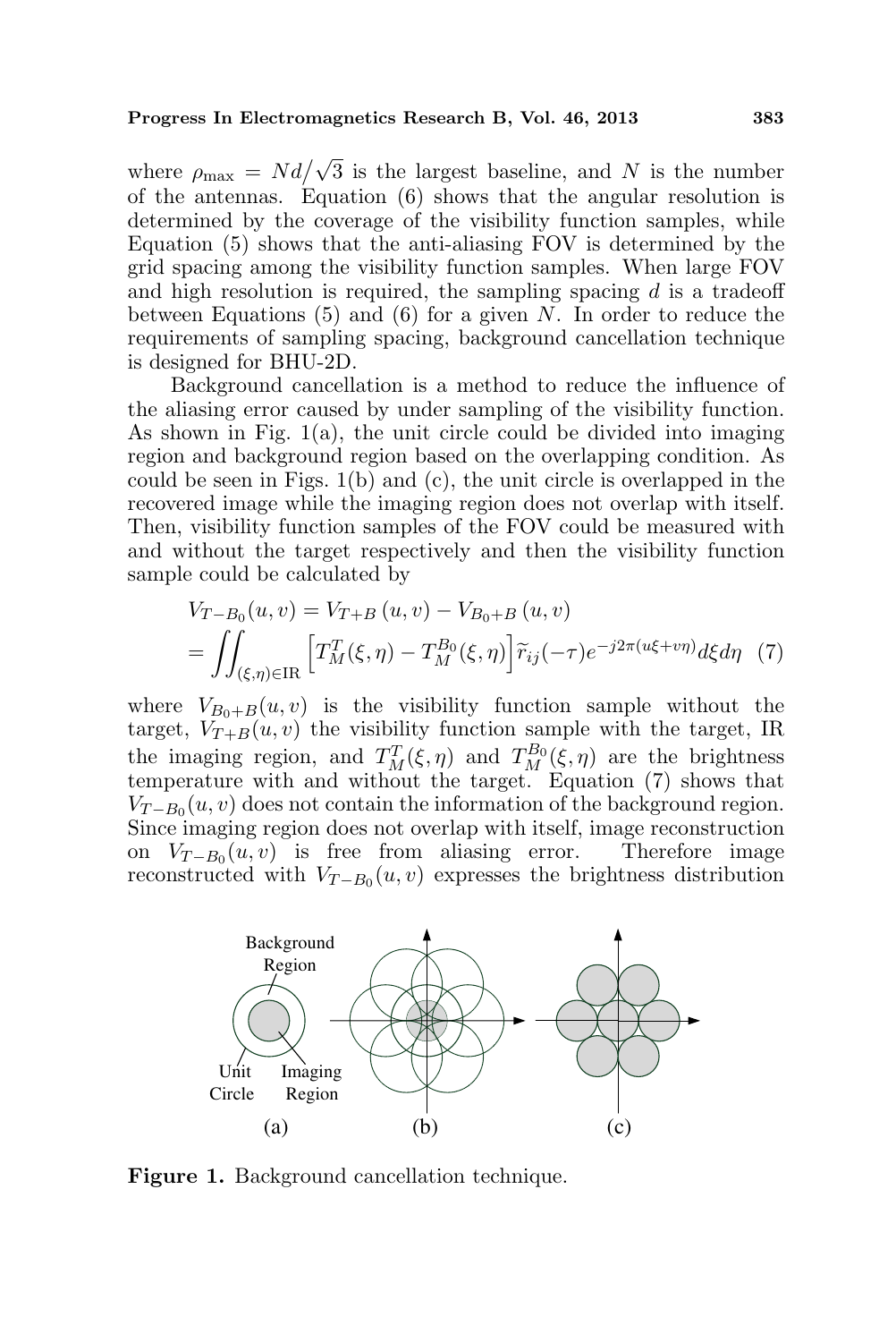of the target, but with a difference of the background brightness temperature  $T_{B_0}(\xi, \eta)$ . Consequently, image reconstruction on  $V_{T-B_0}(u, v)$  requires  $T_{B_0}(\xi, \eta)$  to be uniform in imaging region. For a given d in hexagonal sampling condition, the anti-aliasing FOV with background cancellation technique is expressed as

$$
\theta_{\text{max}}^{\text{BC}} = 2 \arcsin\left(\frac{1}{\sqrt{3}d}\right) \tag{8}
$$

With background cancellation method, the requirement of d is reduced. For a requested angular resolution and FOV, the antenna array could be achieved with fewer receiving elements, which reduces the complexity and cost of the system.

### 2.3. Antenna Array of BHU-2D

Based on background cancellation technique, the antenna array of BHU-2D is designed. There are 24 receiving elements in BHU-2D and they are installed on a plane in Y-shaped geometry. The Yshaped configuration is adopted because it generates less redundant visibility function samples than T- or U-shaped array, therefore it could make full use of the 24 elements. Furthermore, hexagonal sampling of visibility function achieves larger anti-aliasing FOV than rectangular sampling with the same element spacing [23]. In order to enlarge the FOV and reduce the dimension requirements of the receiving element, the hexagonal sampling is employed.

Figure 2 shows the configuration of the array. There are three arms in the array and 8 receiving elements per arm. The spacing



Figure 2. Antenna array of BHU-2D.



Figure 3. Distribution of visibility function samples.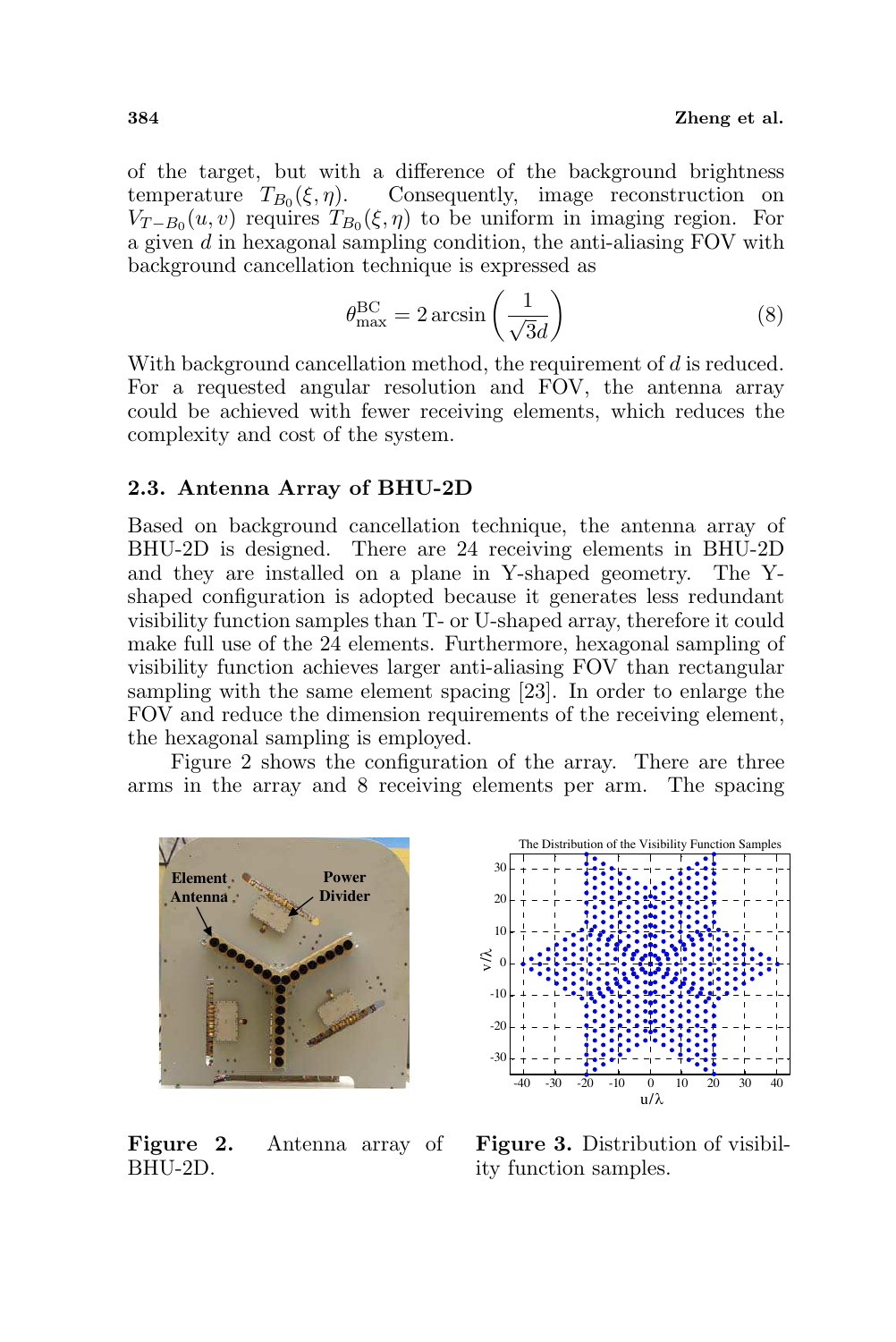### Progress In Electromagnetics Research B, Vol. 46, 2013 385

between elements is  $27 \text{ mm}$ , i.e.,  $3.07\lambda$ . The distribution of the visibility function samples are illustrated in Fig. 3. There are 427 unique baselines in the system. The spacing between visibility function samples is  $3.07\lambda$  and the anti-aliasing FOV is about 20 degrees with background cancellation technique. As shown in Fig. 3, the largest baseline of the instrument is  $40.3\lambda$  and the angular resolution is 1.1 degrees.

## 3. INSTRUMENT DESCRIPTION

## 3.1. System Configuration

A simplified block diagram of BHU-2D is illustrated in Fig. 4 and the main specifications are listed in Table 1. The instrument consists of 24 8 mm-band receiving elements located in a Y-shaped geometry. Each element is composed of a Potter horn and a dual-conversion receiver with I/Q demodulator. Coherent LOs are generated by a frequency synthesizer and fed into receivers through a group of dividers. A Digital Signal Processing (DSP) subsystem computes complex cross-correlations between the IF output signals of all receivers simultaneously. The cross-correlations will be calibrated to form visibility function samples. By calculating the IFT of the visibility function samples, a brightness temperature image of the FOV could be obtained.

## 3.2. Receiving Elements

Every receiving element in the antenna array is composed of an element antenna and a dual-conversion receiver. Fig. 5 shows the block diagram of the receiving element.



Figure 4. System configuration of BHU-2D.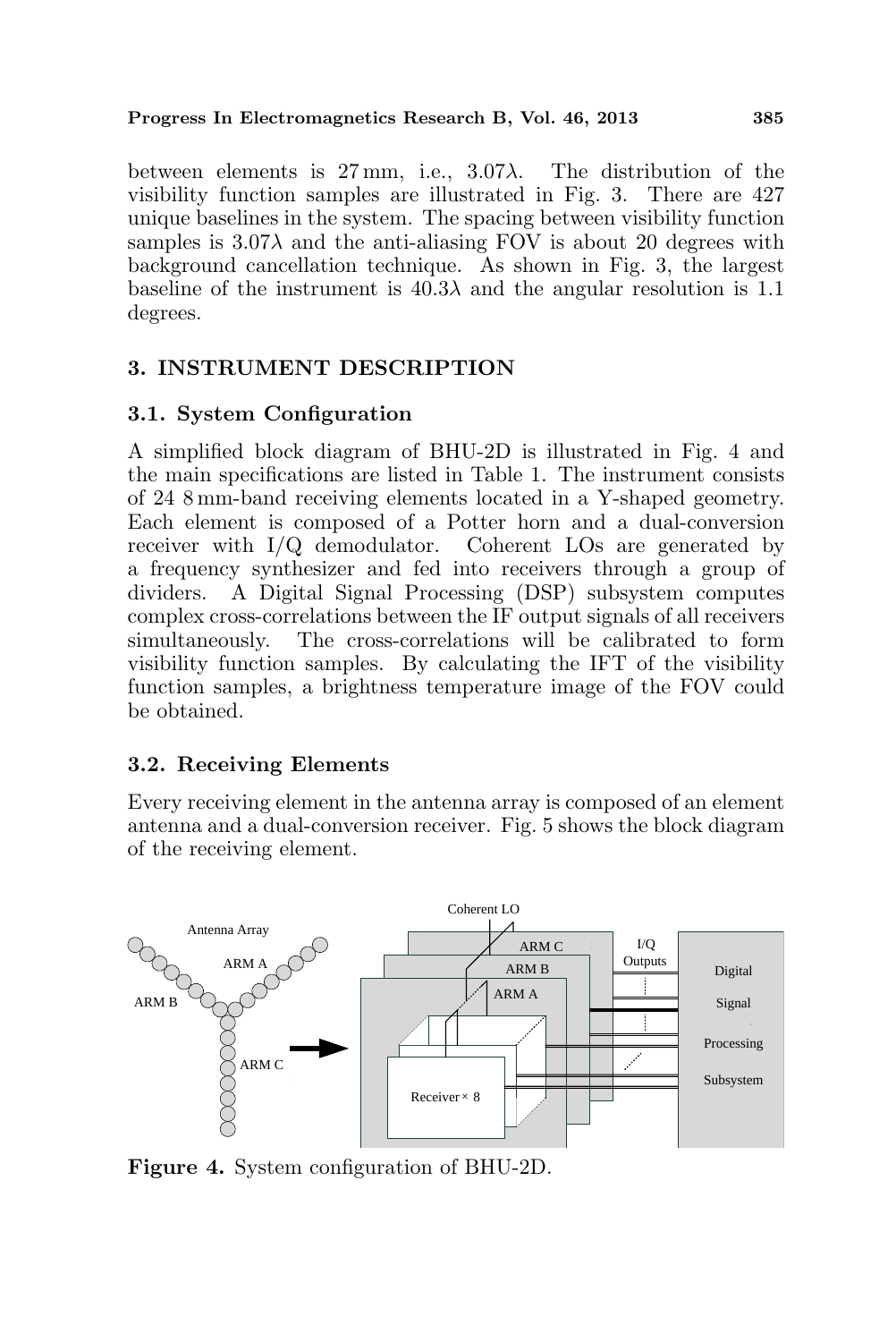| Parameter                    | Specification                              |
|------------------------------|--------------------------------------------|
| Center Frequency             | 34.1 GHz                                   |
| <b>Bandwidth</b>             | $160\,\mathrm{MHz}$                        |
| LO Frequency                 | 32 GHz (used for RF front end)             |
|                              | $2 \text{ GHz}$ (used for I/Q demodulator) |
| Field of View                | $20^{\circ}$                               |
| Synthetic Beamwidth          | $1.1^{\circ}$ (Rectangle window)           |
|                              | $1.5^{\circ}$ (Hanning window)             |
| Temperature Sensitivity      | $\sim$ 1 K (0.5 s integration time)        |
|                              | $\sim$ 3 K (0.05 s integration time)       |
| Geometry of Antenna Array    | Y-shaped                                   |
| Number of Receiving Elements | 24                                         |
| Antenna Element Spacing      | $27 \,\mathrm{mm}$ (3.07 wavelengths)      |
| Number of Baselines          | 427                                        |
| Number of Correlators        | 924                                        |
| Number of Cross Correlators  | 852                                        |
| Calibration                  | Noise Injection (External Point Source)    |
|                              | Background Cancellation                    |

Table 1. The main specifications of the BHU-2D.



Figure 5. Block diagram of the receiving element.

As is shown in Equation (3), modified brightness temperature is proportional to the antenna pattern of the element antenna, which means antenna pattern should be measured precisely before image reconstruction. However, this is sometimes impractical when the element antenna is embedded in an array due to the mutual coupling among neighboring elements and imperfections of manufacture. Consequently, low mutual coupling antennas will be desirable. Parabolic Potter horn is adopted for its low coupling character. The outer diameter of the horn is 27 mm, which can make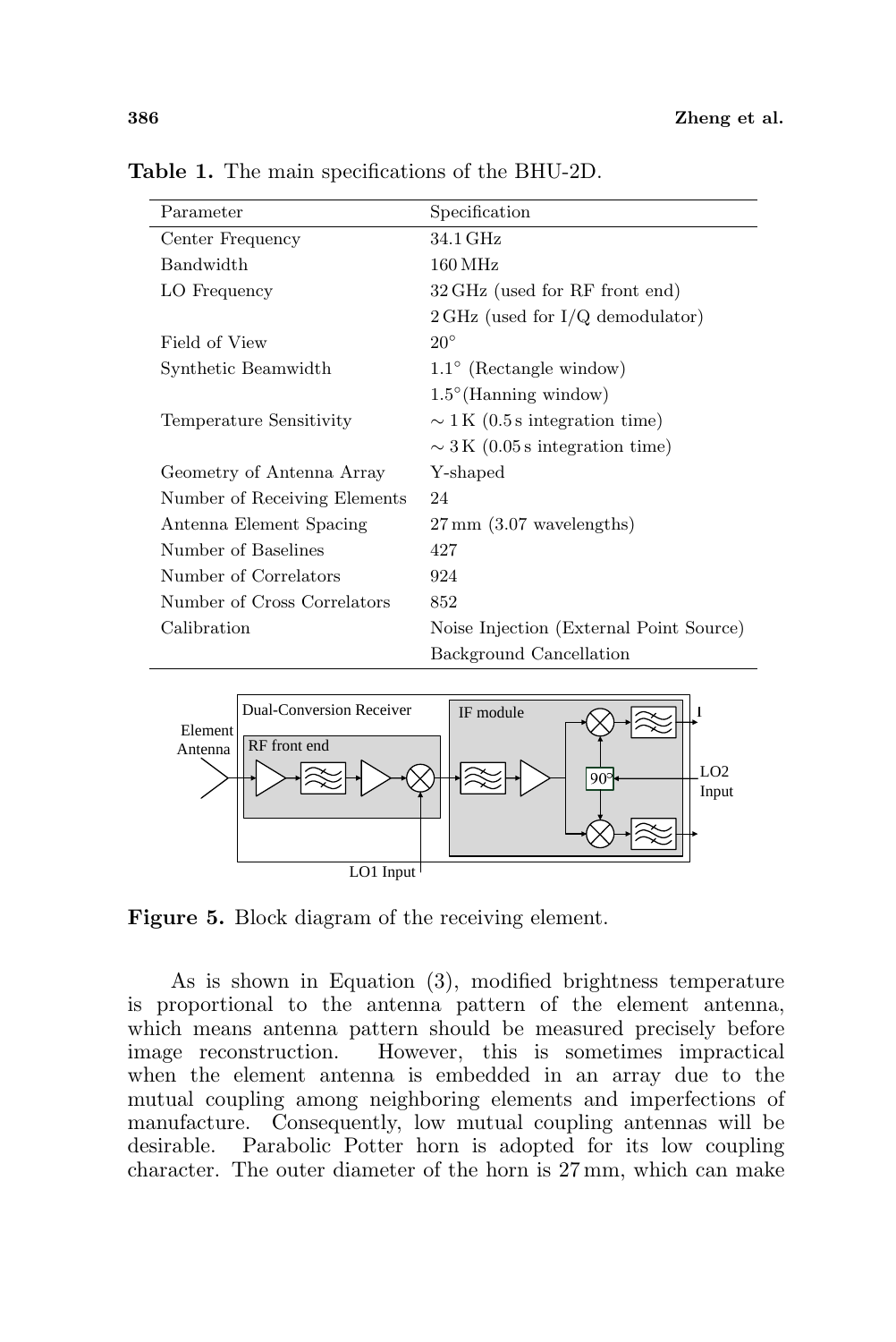

Figure 6. Configuration of the receiver array.

full use of the spacing between antennas and maximize the main beam efficiency. The −3 dB beam width of the element antenna is about 20 degrees, which is consistent with the FOV.

The signals collected by the antennas are fed into a group of dualconversion receivers with  $I/Q$  demodulators. As is shown in Fig. 5, each receiver consists of a RF front end and an IF module. The RF front end converts the radio frequency signal into lower frequency signal, which will be then demodulated into I/Q outputs by the IF module. Both down-converters in the RF front end and the IF module operate in single sideband mode. The nominal gain and noise temperature of the receivers are 100 dB and 370 K respectively. In order to equalize the gain between channels, the gain of each IF module can be adjusted by a variable attenuator. Fig. 6 shows the configuration of the receiver array. For the purpose of reducing the dimension of the instrument, the receivers are installed parallel to the array. The RF front end and the IF module are installed in two layers, as is shown in Fig. 6.

## 3.3. Digital Signal Processing Subsystem

The I/Q outputs of the receivers are digitized and the complex correlations between signals are calculated in the DSP subsystem. Considering the bandwidth of the complex IF signal is about 160 MHz, the sampling rate is set to 200 MSPS based on the Nyquist theory, which means about 1000 correlators should operate at 200 MHz. To achieve such a high processing rate with a reasonable complexity and power consumption, 1 bit/2 level digital correlators [25] are used and implemented in a FPGA. For 1 bit/2 level correlator only gives the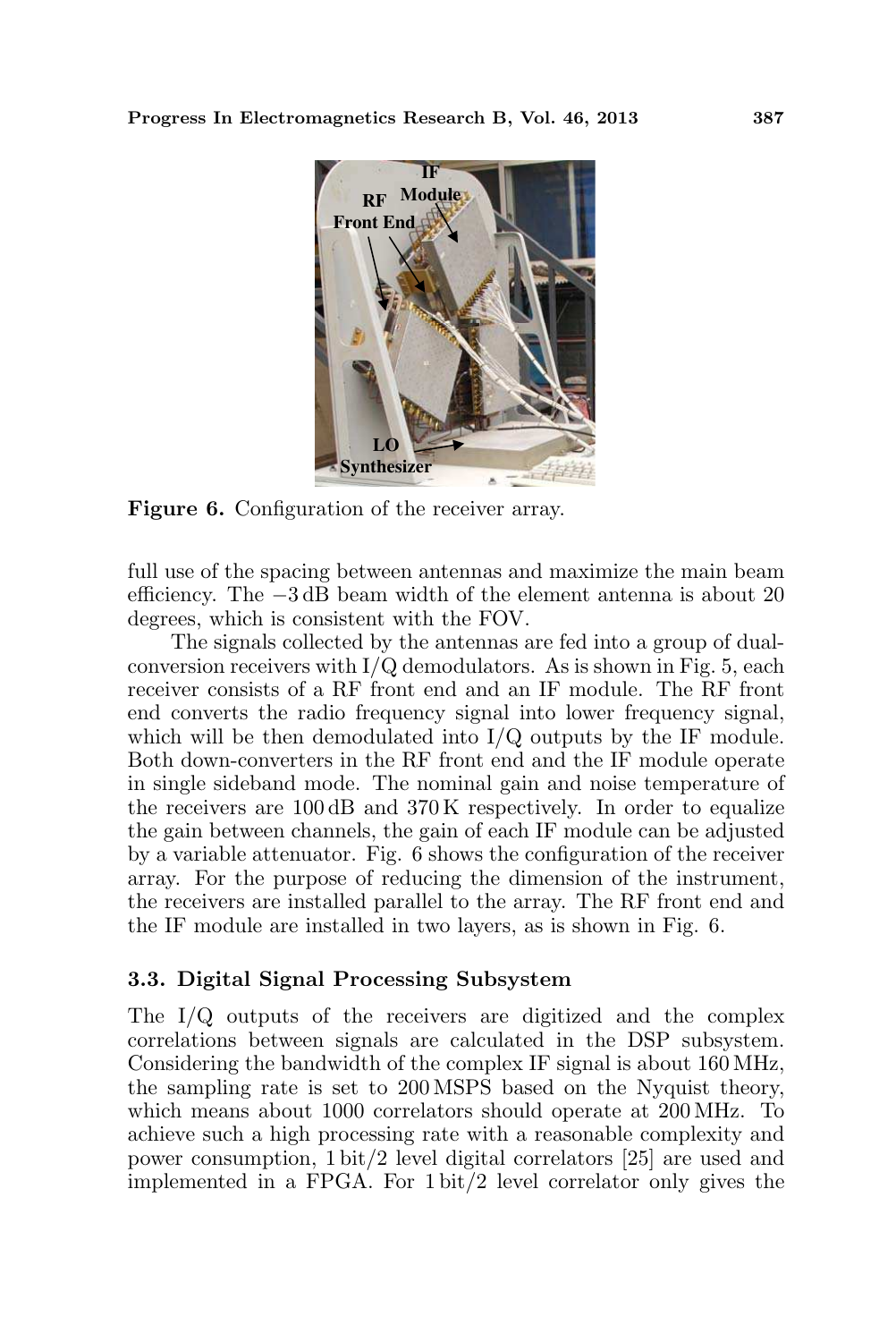correlation coefficient of the input signals, the power of the input signals are required to denormalize the coefficients into visibility function samples.

The block diagram of the DSP subsystem is illustrated in Fig. 7. There are 48 data acquisition elements in the DSP. The quantization resolution is 8 bits to meet the requirements of power measurement units. After power measurement, the 8-bit data are converted into 1-bit data by comparators. In order to calibrate the offset errors of the ADCs, the average of the signals are estimated and set as the thresholds of the comparators. After receiving the 1-bit data, the correlator unit computes the correlation coefficients with the 1-bit data. There are 852 cross-correlators (4 correlators per baseline) in the unit. Besides, 72 additional correlations are calculated, including 24 correlations between I/Q outputs of one receiver as well as 48 correlations between the sign bit data and artificial vectors of "all ones" (probability estimation). The former is used to calibrate the quadrature error, while the latter is required to calibrate the threshold errors of the comparators [26]. Finally, the correlation coefficients and the power measurements are collected, and then the visibility function samples could be calculated by the computer. By calculating the IFT of the visibility function samples, a brightness temperature image could be obtained in the computer. Fig. 8 shows the structure of the DSP subsystem. Every Data Acquisition Unit (DAU) consists of 16 data acquisition elements. The 1-bit data is transmitted to Correlation Array Unit (CAU) by Rocket IO lanes and the correlation coefficients are calculated in CAU. The SYNC unit is designed to synchronize CAU and DAUs. The DSP subsystem is installed in a standard 6U platform. An external view of the deployed instrument is shown in Fig. 9.



Figure 7. Block diagram of the DSP subsystem.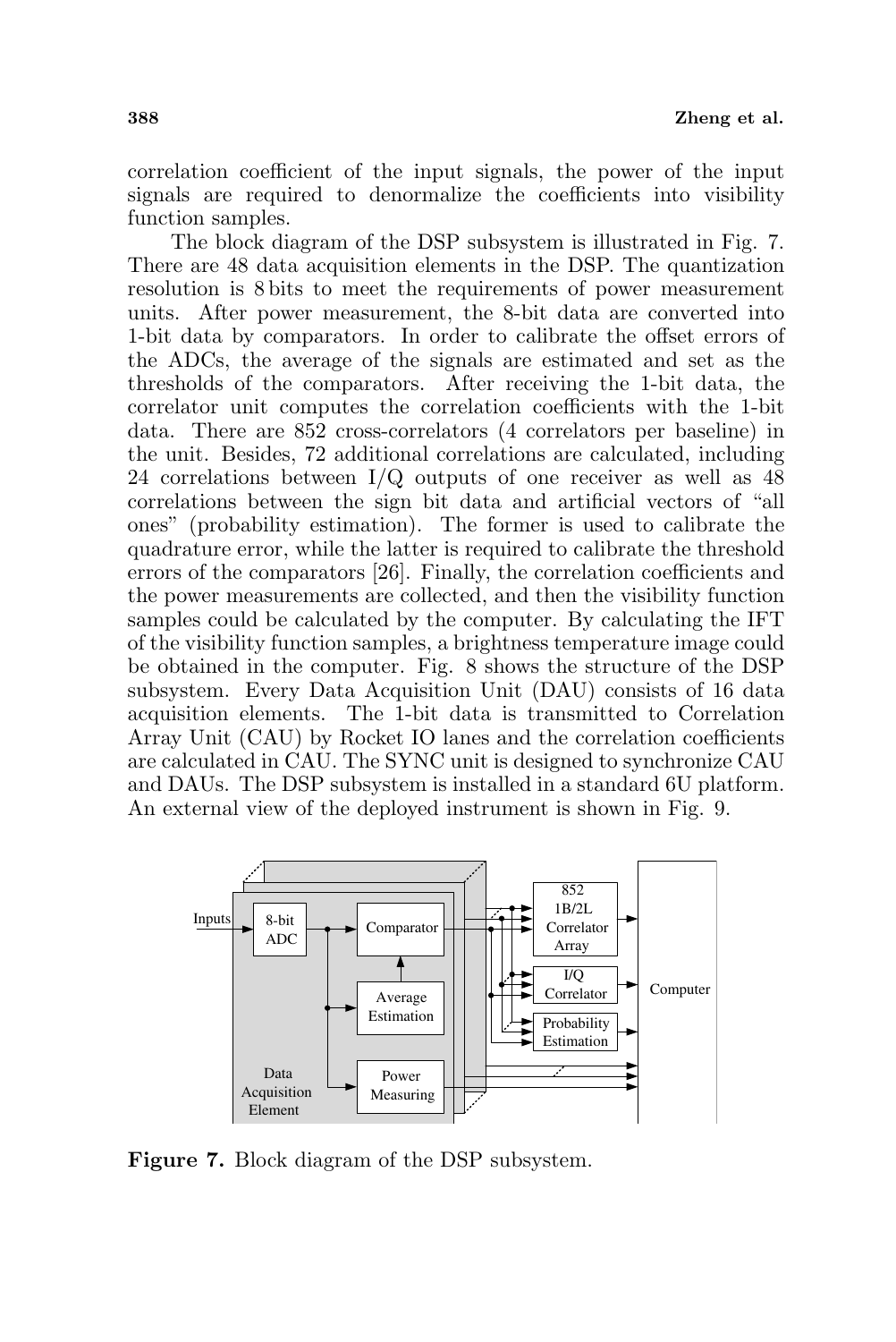

Figure 8. The structure of the DSP subsystem.



Figure 9. DSP subsystem of the BHU-2D.

## 3.4. Calibration

Considering the imperfections of the manufacture and the drift of the receivers, there will be some slight differences among the receiving elements. In order to calibrate the errors introduced by the differences, noise injection method is used.

For the purpose of reducing the complexity of the system, the noise distribution network for noise injection calibration is replaced with an external point noise source in BHU-2D. It is located in the center of the FOV. The visibility function samples of the point source are measured before actual imaging. When the noise source is an ideal point source,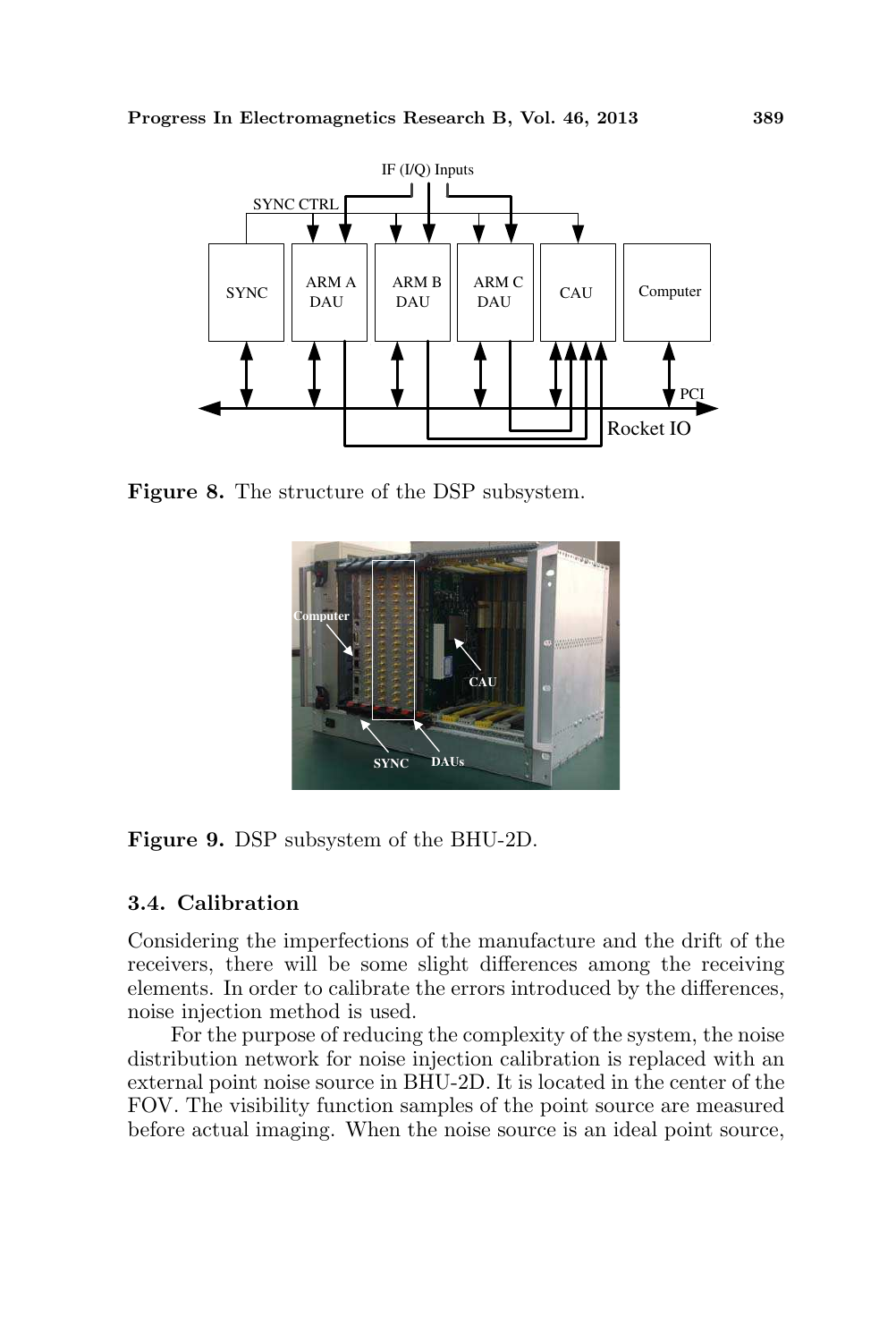the calibrated visibility function samples could be expressed as

$$
V_{\text{norm}}(u, v) = V_T(u, v) / V_P(u, v)
$$
  
= 
$$
\frac{\iint_{\xi^2 + \eta^2 \le 1} T_M^T(\xi, \eta) \widetilde{r}_{ij}(-\tau) e^{-j2\pi(u\xi + v\eta)} d\xi d\eta}{\iint_{\xi^2 + \eta^2 \le 1} T_M^P(\xi, \eta) \widetilde{r}_{ij}(-\tau) e^{-j2\pi(u\xi + v\eta)} d\xi d\eta}
$$
  
= 
$$
\iint_{\xi^2 + \eta^2 \le 1} \frac{T_M^T(\xi, \eta) \widetilde{r}_{ij}(-\tau)}{T_M^P(0, 0) \widetilde{r}_{ij}(0)} e^{-j2\pi(u\xi + v\eta)} d\xi d\eta
$$
 (9)

where  $V_T$  and  $V_P$  are the visibility function samples of the target and the noise source respectively. When the target and noise source are in the far field of the instrument, the difference between  $\tilde{r}_{ij}(-\tau)$  and  $\widetilde{r}_{ij}(0)$  could be negligible. The error caused by the differences between receiving elements can be calibrated by Equation (9). If the target or the noise source is not far enough from the instrument, the difference between  $\tilde{r}_{ii}(-\tau)$  and  $\tilde{r}_{ii}(0)$  cannot be negligible, especially the phase of the FWF [27]. In this situation, the target and the noise source should be located in the same position in order to reduce the phase error.

In order to calibrate the aliasing error on visibility function samples and make the noise source an ideal point source, Equation (9) could be converted into

$$
V_{\text{norm}}\left(u,v\right) = \frac{V_{T+B}\left(u,v\right) - V_{B_0+B}\left(u,v\right)}{V_{P+B}\left(u,v\right) - V_{B_0+B}\left(u,v\right)}\tag{10}
$$



Figure 10. Simulation of a pattern consists of several point sources. (a) Original image. (b) Image of the pattern.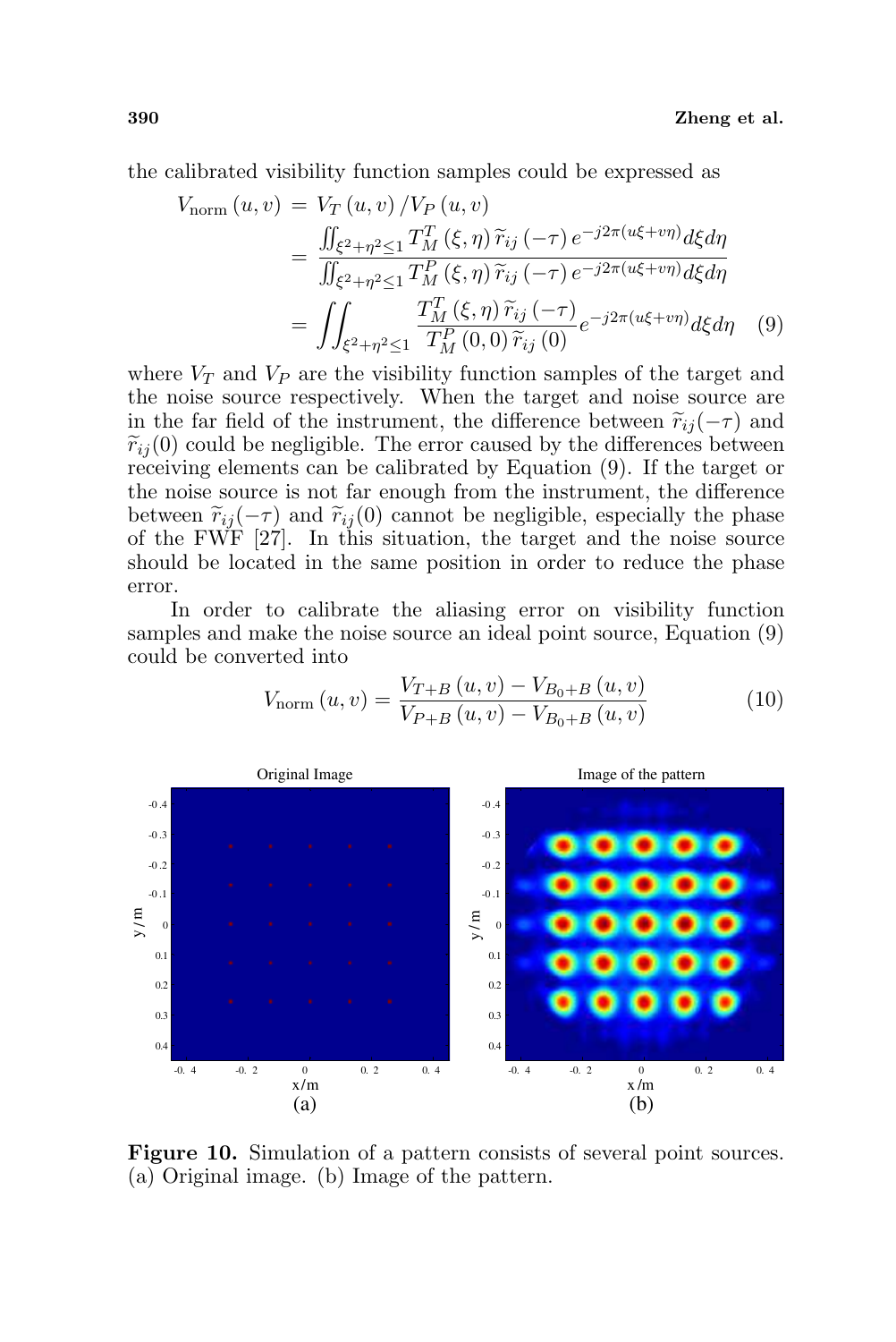#### Progress In Electromagnetics Research B, Vol. 46, 2013 391

Considering  $V_{B_0+B}(u, v)$  and  $V_{P+B}(u, v)$  could be measured with longer integration time, the temperature resolution is determined by  $V_{T+B}(u, v)$  and will not get worse. By calculating the IFT of the visibility function samples  $V_{\text{norm}}(u, v)$ , a brightness temperature image of the imaging region could be reconstructed.

A simulation is carried out to estimate the error caused by the calibration method. In the simulation, the distance between the target and the instrument is 2.5 m. Fig. 10 shows the simulation result. From Fig. 10(b), the amplitude error and position error of the points could be concluded: The amplitude error is less than 0.6 dB and the position error is less than 6 mm.

### 4. EXPERIMENTAL RESULTS

For the purpose of validating the design and the calibration method, imaging experiments on a point source and a person are conducted.

#### 4.1. Imaging Results of a Point Source

The point source is located in front of the instrument and the distance between them is 2.5 m. As is discussed above, the target should be at the same position as the calibration source because it is within the near field region. Since the solid angle subtended by the point source is smaller than the imaging resolution, the image of the point source



Figure 11. PSF of BHU-2D. (a) PSF of BHU-2D. (b) Cross-section  $(y = 0)$  of the PSF.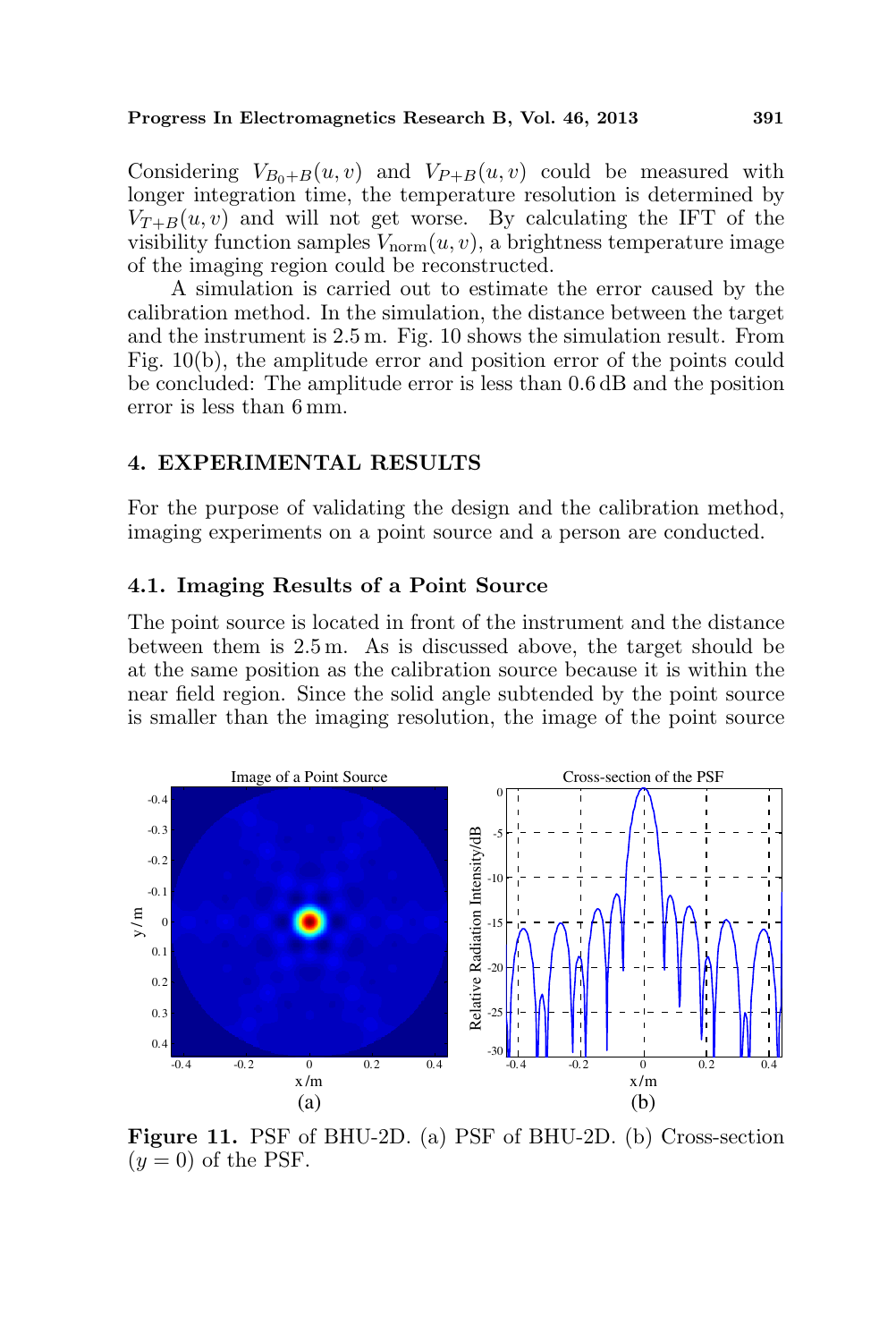#### 392 Zheng et al.



Figure 12. Imaging result of a shifted point source.

can be interpreted as the point spread function (PSF) of the system. Fig. 11(a) shows the result. In order to reduce the influence of the side lobe, Hanning window is applied before image reconstruction. The hexagonal side lobe caused by the limited spatial frequency coverage can be seen clearly in the figure. Fig. 11(b) shows the cross-section of the PSF, from which it could be seen that the angular resolution is about 1.5 degrees [24, 28], which is coincident with the design specification. Fig. 12 shows the imaging result of a point source located 13 cm to the right of the calibration source. As can be seen from the image, the point is in the position of 13.03 cm, which is coincident with its real position.

### 4.2. Imaging Results of a Person

Imaging experiment on a person is carried out. In order to form a uniform background, a metal plane with  $45^{\circ}$  incline to the ground is fixed behind the person. The plane can reflect the spontaneous radiation from the sky and form a uniform cold background. The integration time in the experiment is set to 0.5 s. The result is shown in Fig. 13. The pictures shown on the left in Fig. 13 is captured by a camera and the corresponding imaging results are on the right. Fig. 13(a) shows the image obtained by BHU-2D match that of the camera very well. In Fig. 13(b), the person is sitting behind a blanket and the blanket is completely transparent to BHU-2D, which is a useful property for concealed weapon detection. Fig. 13(c) shows a person with a knife concealed in his overcoat and the knife can be clearly recognized from millimeter-wave image.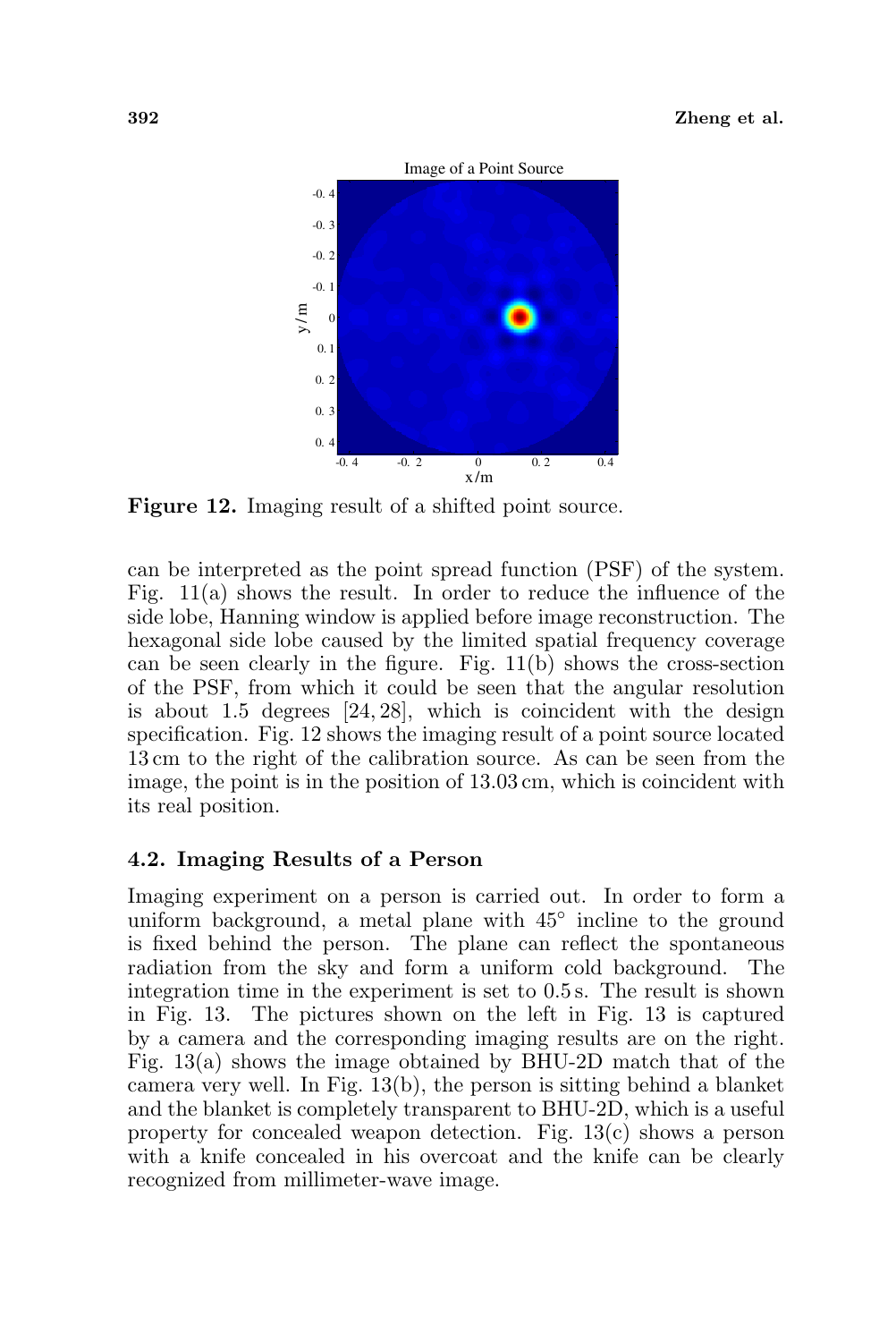

(a)



(b)



Figure 13. Imaging results of a person. (a) Imaging result of a person. (b) Imaging result of a person behind a blanket. (c) Imaging result of a person with concealed weapon.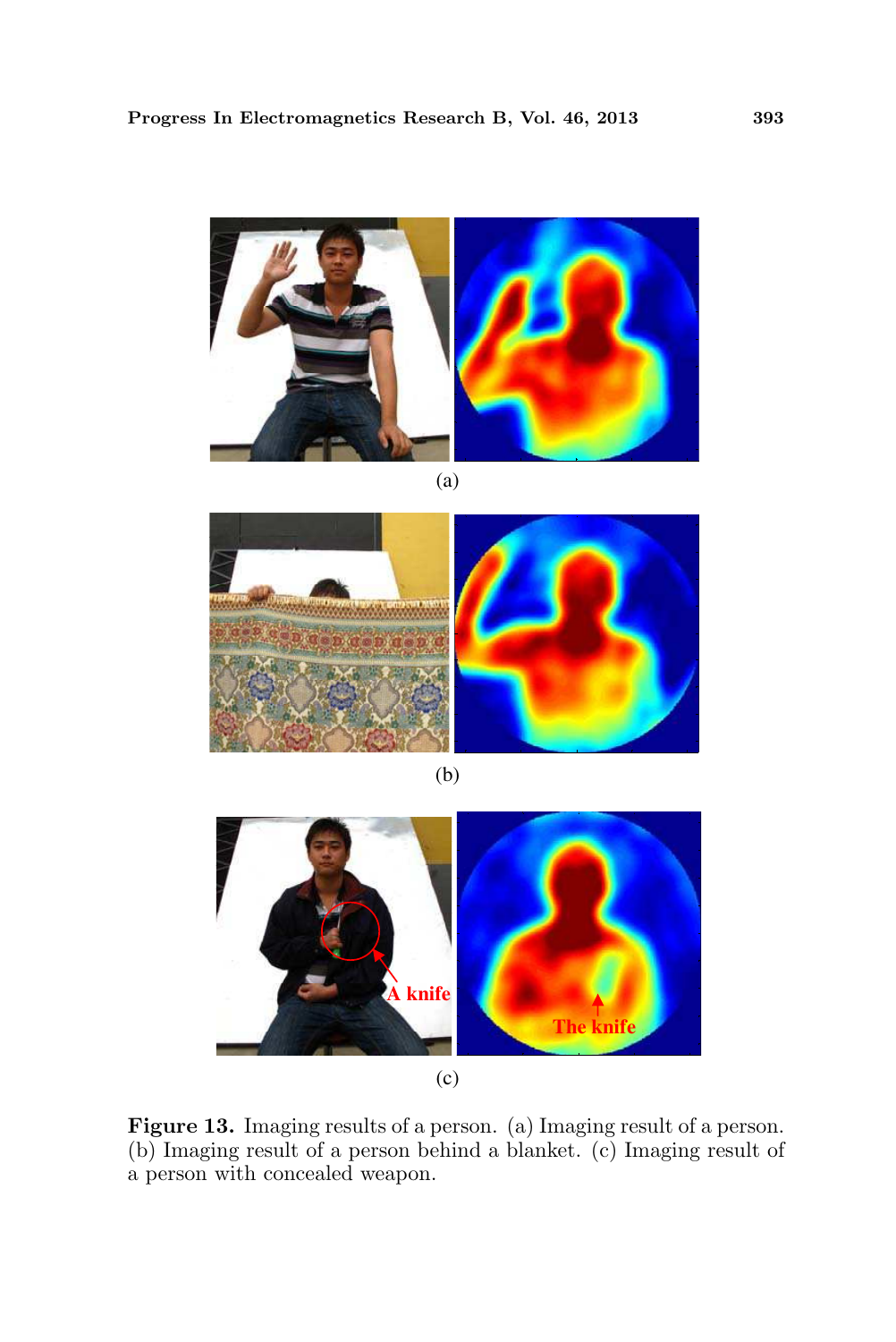

Figure 14. Cross-sections of the images of a person with different concealed objects.

Further imaging experiments on a person with different concealed objects on his body are conducted in order to validate the capability of detecting concealed objects made up of non-metal materials. The setup of the experiment is the same as Fig. 13. An object is concealed in the person's overcoat. In the millimeter-wave image, the position corresponding to the objects is about (0 cm, 16 cm). When the millimeter-wave images are acquired, the cross-sections  $(y = 16 \text{ cm})$  of the images are plotted in Fig. 14. As could be seen, the concealed objects are positioned between  $x = -0.1$  and  $x = 0.1$ . It also shows that the objects made up of plastic, powder, paper and metal could be distinguished from no concealed objects by BHU-2D.

### 5. CONCLUSION AND FUTURE WORK

A two-dimensional passive millimeter-wave imager BHU-2D has been developed by Beihang University. In order to reduce the complexity of the instrument, background cancellation and external point source method are designed and applied to BHU-2D. Imaging experiments show that BHU-2D is capable of detecting concealed weapons, which proves the design and calibration method. However, distortions caused by near-field imaging are not eliminated clearly. In order to decrease the near-field distortions, numerical image reconstruction algorithms are being developed. Our future efforts will focus on improving the FOV, spatial resolution and temperature resolution. In order to do so, an improved imager with more receiving elements and optimized antenna array is being developed. Also the approaches to improve the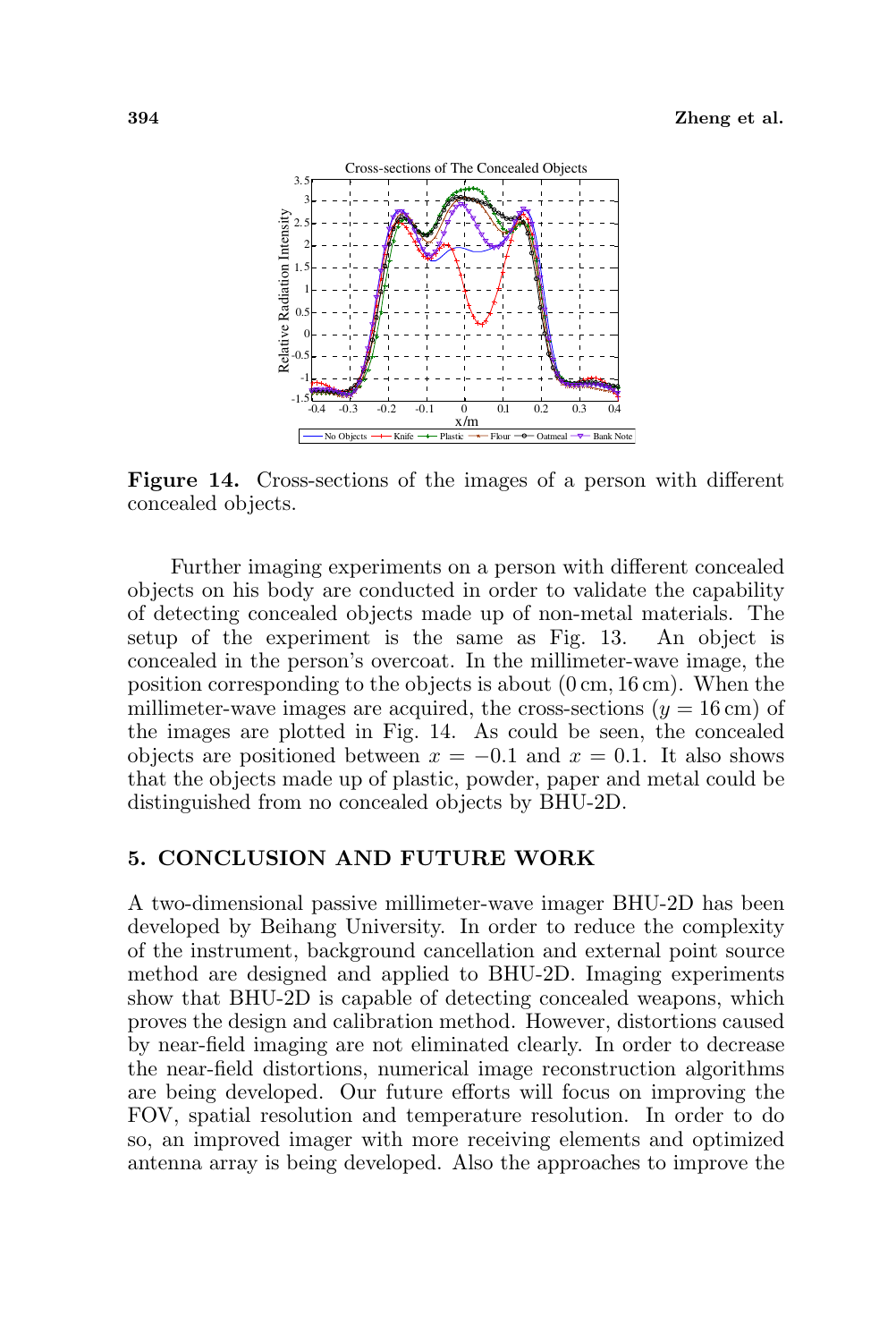temperature resolution, such as increasing receiving bandwidth and visibility function sample redundancy, are being studied.

### REFERENCES

- 1. Goldsmith, P. F., C. T. Hsieh, G. R. Huguenin, J. Kapitzky, and E. L. Moore, "Focal plane imaging systems for millimeter wavelengths," IEEE Trans. Microw. Theory Tech., Vol. 41, No. 10, 1664–1675, Oct. 1993.
- 2. Martin, C. A., S. E. Clark, J. A. Lovberg, and V. G. Kolinko, "Passive millimeter-wave imaging technology for phased array systems," Proc. SPIE, Vol. 5077, 33–41, Aug. 20, 2003.
- 3. Williams, T. D. and N. M. Vaidya, "A compact, low-cost, passive MMW security scanner," Proc. SPIE, Vol. 5789, 109–116, May 19, 2005.
- 4. Notel, D., J. Huck, S. Neubert, S. Wirtz, and A. Tessmann, "A compact MMW imaging radiometer for concealed weapon detection," Proc. IRMMW-THz, 269–270, Cardiff, Sep. 2–9, 2007.
- 5. Kim, W., N. Moon, Y. Chang, M. Lee, S. Jung, J. Choi, J. Jung, and Y. Kim, "System design of focal plane array based millimeterwave imaging radiometer for concealed weapon detection," *Proc.* IGARSS, 2258–2261, Vancouver, BC, Jul. 24–29, 2011.
- 6. Salmon, N. A., J. Beale, and S. Hayward, "Compact and lightweight digital beam-forming passive millimeter imagers," *Proc.* SPIE, Vol. 7117, 711709, Oct. 2, 2008.
- 7. Kolinko, V. G., S. Lin, A. Shek, W. Manning, C. Martin, M. Hall, O. Kirsten, J. Moore, and D. A. Wikner, "A passive millimeterwave imaging system for concealed weapons and explosives detection," Proc. SPIE, Vol. 5781, 85–92, May 19, 2005.
- 8. Lovberg, J. A., C. Martin, and V. G. Kolinko, "Video-rate passive millimeter-wave imaging using phased arrays," Proc. MWSYM, 1689–1692, Honolulu, HI, Jun. 3–8, 2007.
- 9. Salmon, N. A., P. N. Wilkinson, C. T. Taylor, and M. Benyezzar, "Minimising the costs of next generation aperture synthesis passive millimetre wave imagers," Proc. SPIE, Vol. 8188, 818808, Oct. 6, 2011.
- 10. Salmon, N. A., J. Beale, A. Beard, M. Dean, S. Hayward, P. Hickling, S. T. Chiw, H. Ghafouri-Shiraz, P. Hall, R. Macpherson, R. Lewis, A. H. Lettington, and D. Dunn, "An all electronic passive millimetre wave imaging system," Proc. SPIE, Vol. 5789, 11– 15, May 19, 2005.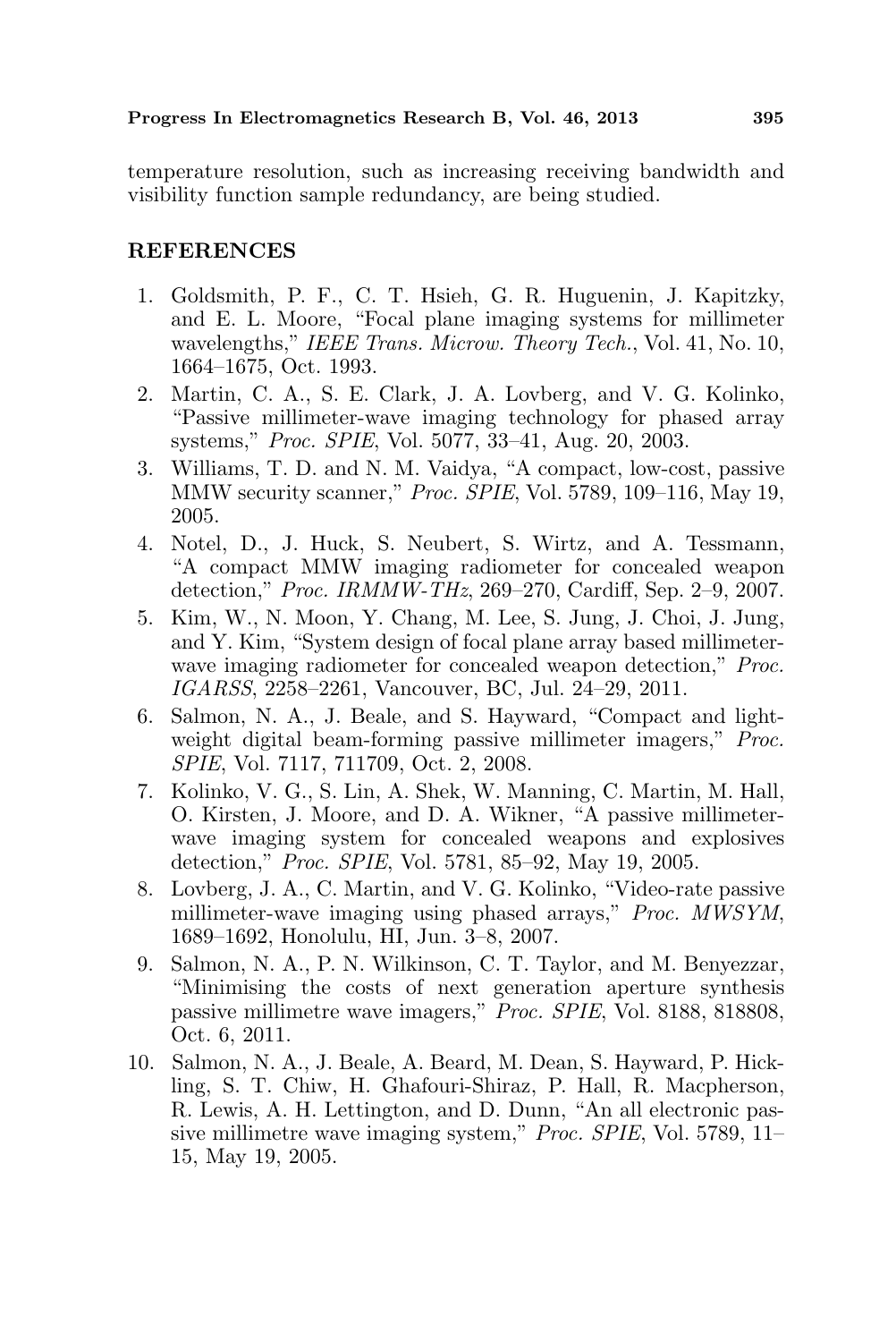- 11. Salmon, N. A., R. Macpherson, A. Harvey, P. Hall, S. Hayward, P. Wilkinson, and C. Taylor, "First video rate imagery from a 32-channel 22-GHz aperture synthesis passive millimetre wave imager," Proc. SPIE, Vol. 8188, 818805, Oct. 6, 2011.
- 12. Macfarlane, D. G., J. C. G. Lesurf, and D. A. Robertson, "Close range millimetre wave imaging," Proc. SPIE, Vol. 4719, 350–358, Jul. 25, 2002.
- 13. Martin, C. A. and V. G. Kolinko, "Concealed weapons detection with an improved passive millimeter-wave imager," *Proc. SPIE*, Vol. 5410, 252–259, Aug. 12, 2004.
- 14. Doghri, A., A. Ghiotto, T. Djerafi, and K. Wu, "Early demonstration of a passive millimeter-wave imaging system using substrate integrated waveguide technology," Proc. MMS, 215–218, Hammamet, Sep. 8–10, 2011.
- 15. Huang, J. and T. Gan, "A novel millimeter wave synthetic aperture radiometer passive imaging system," Proc. ICMMT, 414– 417, Aug. 18–21, 2004.
- 16. Yeom, S., D. Lee, J. Son, and S. Kim, "Concealed object detection using passive millimeter wave imaging," Proc. ICUS, 383–386, Beijing, China, Oct. 18–19, 2010.
- 17. Yeom, S., D. Lee, J. Son, M. Jung, Y. Jang, S. Jung, and S. Lee, "Concealed object detection with radiometric imaging," Proc. APSAR, 1–4, Seoul, Sep. 26–30, 2011.
- 18. Lee, H., D. Lee, S. Yeom, J. Son, V. P. Guschin and S. Kim, "Passive millimeter wave imaging and analysis for concealed object detection," Proc. ICMiA, 98–101, Macao, Oct. 24–26, 2011.
- 19. Essen, H., H.-H. Fuchs, D. Notel, F. Kloppel, P. Pergande, and S. Stanko, "Passive millimeter-wave imaging at short and medium range," Proc. SPIE, Vol. 5989, 598916, Oct. 13, 2005.
- 20. Jacobs, E. L. and O. Furxhi, "Performance modeling of a passive interferometric millimeter wave sensor," Proc. SPIE, Vol. 7309, 730905, May 1, 2009.
- 21. Wikner, D. A., "Progress in millimeter-wave imaging," Proc. SPIE, Vol. 7936, 79360D, Feb. 10, 2011.
- 22. Goodman, J. W., Statistical Optics, 207–221, Wiley Classics Library Edition, Wiley, New York, 2000.
- 23. Dudgeon, D. E. and R. M. Mersereau, Multidimensional Digital Signal Processing, Ch. 1, Prentice Hall, Upper Saddle River, NJ, 1984.
- 24. Camps, A., "Application of interferometric radiometry to earth observation," Ch. 3, Ph.D. Dissertation, Polytechnic University of